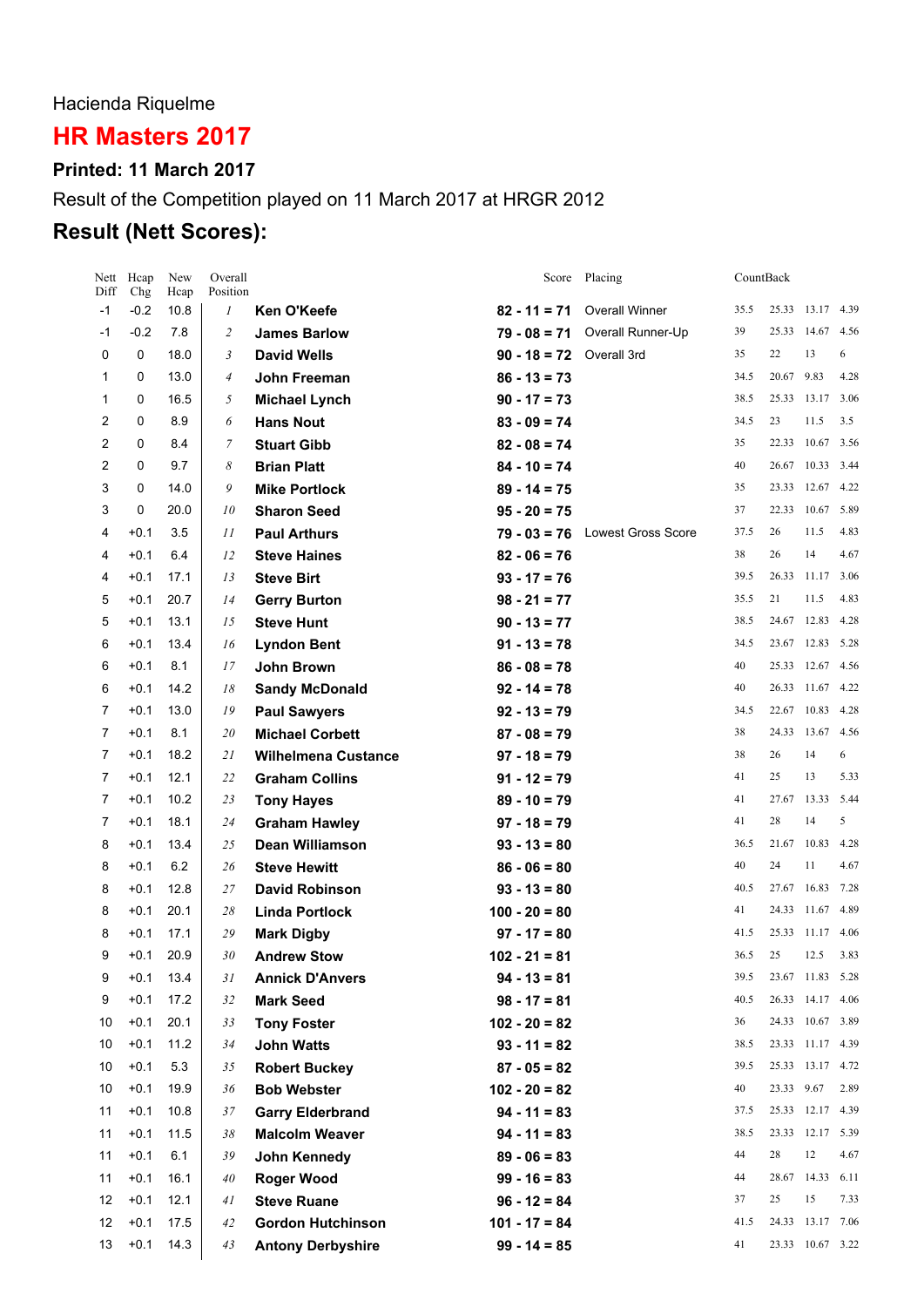| 13                       | $+0.1$ | 9.1  | 44                       | <b>Rob Moore</b>        | $94 - 09 = 85$   | 41.5 | 27    | 13.5             | 6.5            |
|--------------------------|--------|------|--------------------------|-------------------------|------------------|------|-------|------------------|----------------|
| 13                       | $+0.1$ | 12.1 | 45                       | <b>Steve Mullaney</b>   | $97 - 12 = 85$   | 44   | 25    | 12               | 4.33           |
| 14                       | $+0.1$ | 8.9  | 46                       | <b>Kersten Rammeloo</b> | $95 - 09 = 86$   | 39.5 | 27    | 12.5             | 5.5            |
| 14                       | $+0.1$ | 17.8 | 47                       | <b>Garry Wilkinson</b>  | $104 - 18 = 86$  | 41   | 25    | 11               | $\overline{4}$ |
| 14                       | $+0.1$ | 8.2  | 48                       | Jayne Long              | $94 - 08 = 86$   | 41   |       | 26.33 14.67      | 4.56           |
| 14                       | $+0.1$ | 9.1  | 49                       | <b>Joe Curtin</b>       | $95 - 09 = 86$   | 41.5 | 28    | 12.5             | 4.5            |
| 14                       | $+0.1$ | 7.7  | 50                       | <b>Rick Goy</b>         | $94 - 08 = 86$   | 44   |       | 28.33 12.67      | 4.56           |
| 15                       | $+0.1$ | 13.3 | 51                       | <b>Jason Swann</b>      | $100 - 13 = 87$  | 41.5 |       | 29.67 11.83      | 5.28           |
| 15                       | $+0.1$ | 18.1 | 52                       | <b>Mike Bourne</b>      | $105 - 18 = 87$  | 43   | 26    | 13               | $\overline{4}$ |
| 15                       | $+0.1$ | 20.1 | 53                       | <b>Andy Harvey</b>      | $107 - 20 = 87$  | 45   |       | 27.33 12.67      | 4.89           |
| 15                       | $+0.1$ | 20.1 | 54                       | <b>Stewart Roberts</b>  | $107 - 20 = 87$  | 46   |       | 30.33 15.67      | 7.89           |
| 15                       | $+0.1$ | 19.4 | 55                       | <b>Hans Beque</b>       | $106 - 19 = 87$  | 47.5 |       | 32.67 13.83      | 3.94           |
| 16                       | $+0.1$ | 20.1 | 56                       | <b>Caroline Cherry</b>  | $108 - 20 = 88$  | 46   | 30.33 | 17.67            | 7.89           |
| 17                       | $+0.1$ | 9.1  | 57                       | <b>Sean Kenny</b>       | $98 - 09 = 89$   | 41.5 | 29    | 13.5             | 5.5            |
| 17                       | $+0.1$ | 15.1 | 58                       | John McLaren            | $104 - 15 = 89$  | 49.5 | 32    | 17.5             | 8.17           |
| 18                       | $+0.1$ | 12.1 | 59                       | <b>Martin Sheridan</b>  | $102 - 12 = 90$  | 40   | 22    | 11               | 3.33           |
| 18                       | $+0.1$ | 18.4 | 60                       | <b>John Brady</b>       | $108 - 18 = 90$  | 43   | 27    | 11               | 5              |
| 18                       | $+0.1$ | 9.0  | 61                       | <b>Dave Maskens</b>     | $99 - 09 = 90$   | 43.5 | 30    | 10.5             | 3.5            |
| 18                       | $+0.1$ | 12.1 | 62                       | <b>Neville Custance</b> | $102 - 12 = 90$  | 44   | 28    | 15               | 5.33           |
| 18                       | $+0.1$ | 7.2  | 63                       | <b>Mick Brooke</b>      | $97 - 07 = 90$   | 44.5 | 25.67 | 12.83            | 4.61           |
| 18                       | $+0.1$ | 20.1 | 64                       | <b>Sheena Quinn</b>     | $110 - 20 = 90$  | 46   |       | 28.33 15.67      | 4.89           |
| 19                       | $+0.1$ | 20.2 | 65                       | <b>Tony Neill</b>       | $111 - 20 = 91$  | 41   |       | 25.33 11.67 3.89 |                |
| 19                       | $+0.1$ | 17.2 | 66                       | <b>Mick Hocknell</b>    | $108 - 17 = 91$  | 42.5 |       | 29.33 16.17      | 6.06           |
| 19                       | $+0.1$ | 16.1 | 67                       | <b>Stephen Cherry</b>   | $107 - 16 = 91$  | 50   |       | 32.67 15.33 5.11 |                |
| 20                       | $+0.1$ | 14.3 | 68                       | <b>Frank Young</b>      | $106 - 14 = 92$  | 44   |       | 27.33 10.67      | 4.22           |
| 20                       | $+0.1$ | 17.5 | 69                       | <b>Rick Sorsby</b>      | $109 - 17 = 92$  | 48.5 |       | 31.33 16.17      | 8.06           |
| 24                       | $+0.1$ | 19.2 | 70                       | <b>Dave Hughes</b>      | $115 - 19 = 96$  | 47.5 |       | 29.67 15.83 7.94 |                |
|                          | $+0.1$ | 14.1 | $\overline{\phantom{a}}$ | <b>Bruce Charman</b>    | <b>No Return</b> |      |       |                  |                |
| $\overline{\phantom{0}}$ | $+0.1$ | 4.1  | $\overline{\phantom{0}}$ | <b>Brian Medlam</b>     | <b>No Return</b> |      |       |                  |                |

Number of Cards Processed <sup>=</sup> 72

## **Competition Format:**

Singles Stroke Play competition. Handicap allowance: Full allowance. Mixed Tee Competition: When separate tees are in use, the number of strokes received by some players is adjusted to allow for the differences in the course played. These adjustments are for competition ranking purposes only.

#### **Competition Scratch Score (CSS):**

| Tees         | Par | SSS | <b>Competition Scratch Score</b> |
|--------------|-----|-----|----------------------------------|
| Yellow (Men) | 72. | 72. |                                  |
| Red (Ladies) | 72. | 72. |                                  |

### **Countback calculations:**

Countback is strokes taken over last nine holes, then over last six holes, then over last three holes and finally last hole score only (where applicable).

For Stroke Play competitions played off handicap, nett scores are shown (after deduction of appropriate proportion of handicap).

#### **Changes to Handicaps:**

Playing Handicaps for the following HOME Club members have changed:

|                          | Previous | <b>New</b>      |  |  |
|--------------------------|----------|-----------------|--|--|
|                          | Handicap | <b>Handicap</b> |  |  |
| <b>Paul Arthurs</b>      |          | 4               |  |  |
| <b>Gordon Hutchinson</b> | 17       | 18              |  |  |